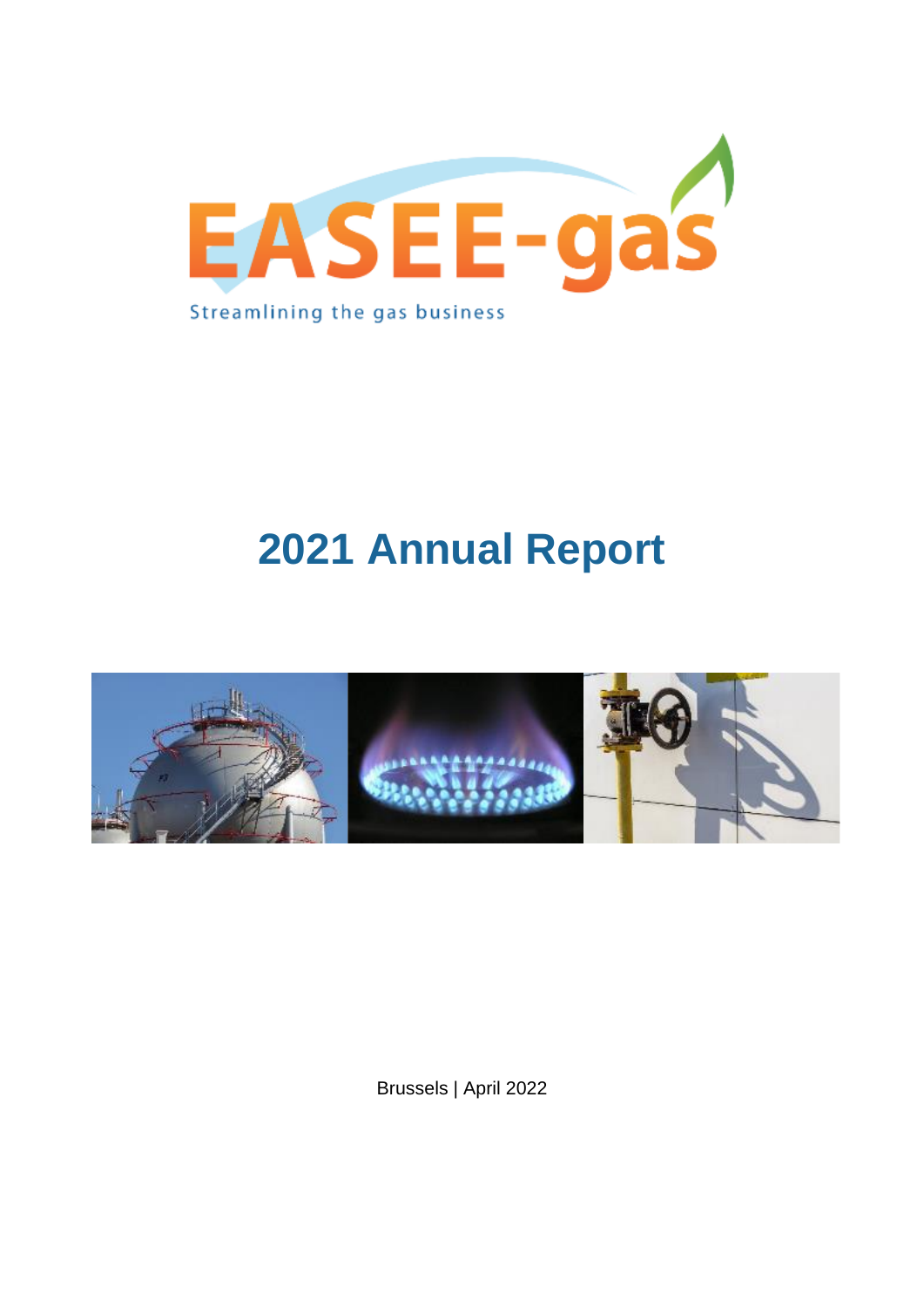

## **About EASEE-gas**

EASEE-gas, the European Association for the Streamlining of Energy Exchange – gas promotes and develops solutions for the simplification and streamlining of the trading and physical transfer of gas.

EASEE-gas was set up in 2002 and currently comprises more than 80 companies active in the European gas market.

The association is registered in France (Law of 1901 Registration) and managed in Brussels, Belgium.

#### **Legal address:**

Tour Pacific, 11-13 Cours Valmy, 92 977 Paris La Défense Cedex, France

#### **EASEE-gas Head Office**

188a Avenue de Tervueren, PO box 4, 1150 Brussels, Belgium Tel: +32 2 761 16 33 Mail: easee-gas@kellencompany.com Web: https://easee-gas.eu

*European Union Transparency Register: 807289724401-47*

Brussels | April 2022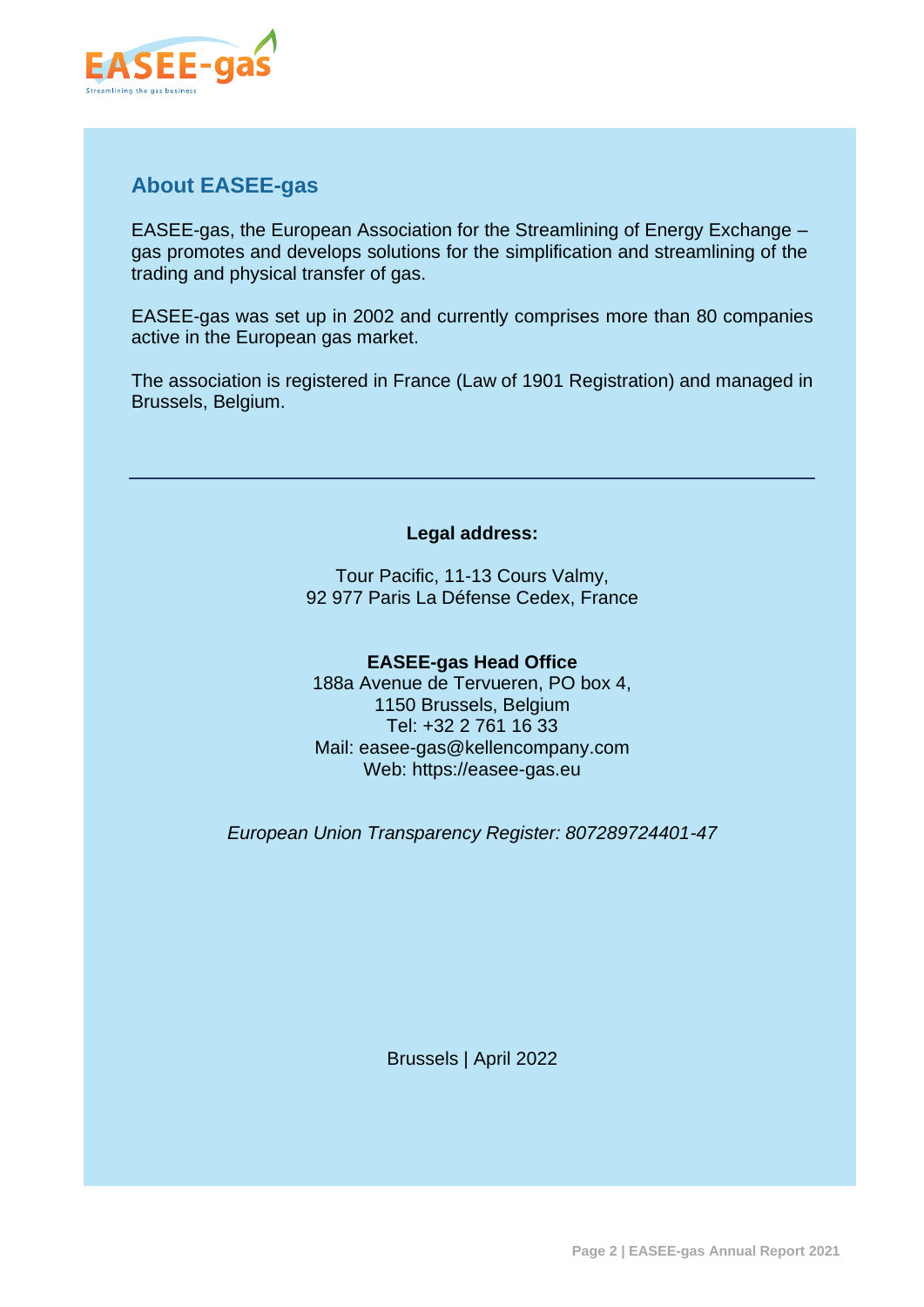## **Table of Contents**

| <b>FOREWORD</b>                                                                                                                                            | 4                             |
|------------------------------------------------------------------------------------------------------------------------------------------------------------|-------------------------------|
| <b>MEMBERSHIP</b>                                                                                                                                          | 5                             |
| <b>BOARD OF DIRECTORS</b>                                                                                                                                  | 6                             |
| <b>COORDINATION COMMITTEE</b>                                                                                                                              | $\overline{7}$                |
| <b>WORKING GROUPS</b><br>Message and Workflow Design Working Group<br><b>Technology Standards Working Group</b><br>Gas Quality Harmonisation Working Group | 7<br>$\overline{7}$<br>8<br>9 |
| <b>ADVISORY PANEL</b>                                                                                                                                      | 10                            |
| <b>COMMUNICATIONS</b>                                                                                                                                      | 11                            |
| <b>Events</b><br>2021 Virtual General Meeting of Members (GMoM)<br>Joint EASEE-gas, ENTSOG & GIE Workshop on Data Exchange and Cyber Security              | 11<br>11<br>12                |
| <b>CONTACT</b>                                                                                                                                             | 13                            |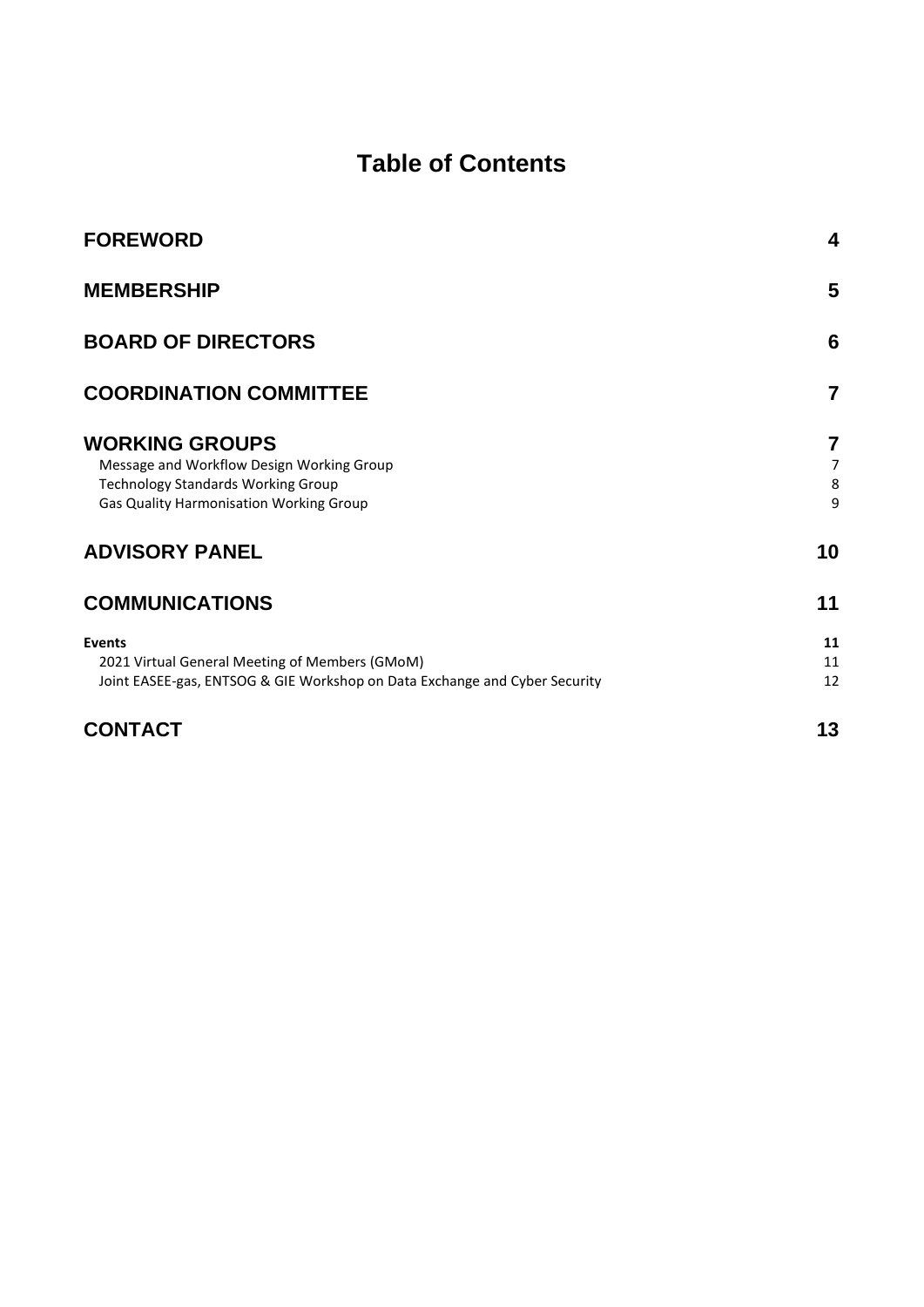

## <span id="page-3-0"></span>**Foreword**

Dear EASEE-gas members,



2021 was a very unusual year for me to initiate my mandate as chair of the Board of Directors of EASEE-gas given the pandemic restrictions and the resulting limitations in terms of face-to-face meetings. Notwithstanding, I look back proudly at everything we managed to achieve during the past year; and I am thrilled with the prospect of celebrating the 20<sup>th</sup> anniversary of the Association in person this May in Brussels.

Our Working Groups continued delivering value to our member companies by making progress on their various activities and initiatives. The Message and Workflow Design Working Group launched three Task Forces to work on new messages on capacity interface, storage processes and e-invoicing. The WG also finalised version 6.1 of Edig@s which was published last month. A new version of the Harmonised Gas Role Model was also published early 2022 and discussions with the electricity sector are ongoing about harmonisation with the electricity role model.

The Technology Standards Working Group completed the development of EASEE-connect, the trusted digital platform for AS4/AS2 profiles. The launch of this platform has already been postponed a few times due to lack of resources within the WG to complete the development and testing. With the help of our member EGSSIS, the WG started the onboarding of the WG members early this year and we hope to be able to launch the platform to all members right after the GMoM.

On the side of the Gas Quality Harmonisation Working Group, very good progress was also achieved in 2021 with the Common Business Practice (CBP) on hydrogen flowing through natural gas infrastructure. This CBP was published February 2022 putting an end to over two years of discussions and meetings with the WG.

At the Board level, 2021 was the start of a more balanced distribution of responsibilities among Board members. We have a very committed and cohesive group which is ready to support the Working Groups with the achievement of their plans. I want to personally thank my fellow Board members for the good cooperation during these past twelve months.

On behalf of the Board of Directors of EASEE-gas, I thank you for your continued trust and dedication and I look forward to a productive and successful 2022! I am also looking forward to welcoming you to Brussels for another two days of meetings and networking opportunities. It's been way too long since we last saw each other face-to-face. I hope all members can join our 20<sup>th</sup> anniversary celebrations!

Yours sincerely,

Michael Sostmann Chair of the EASEE-gas Board of Directors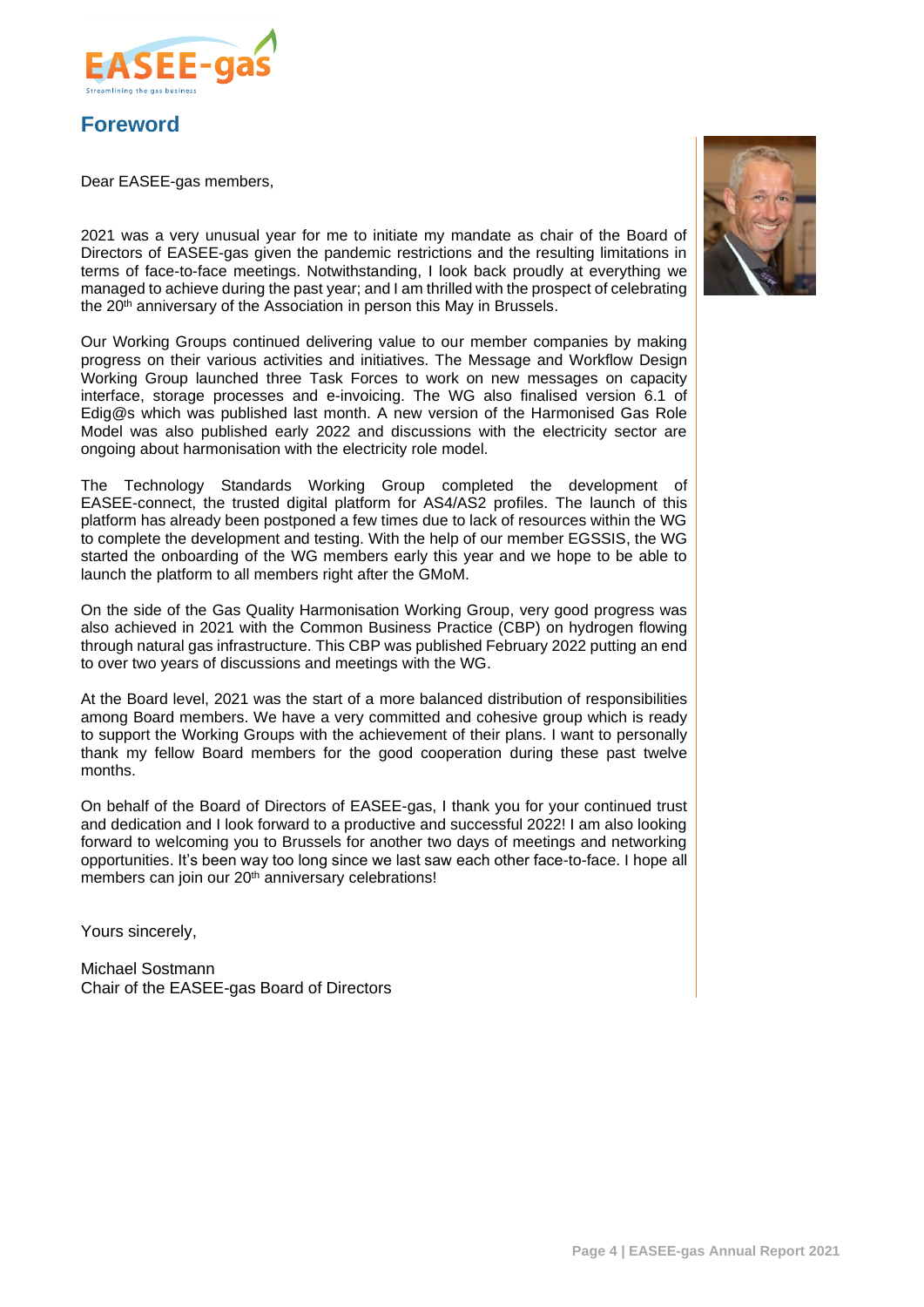

## <span id="page-4-0"></span>**Membership**

On 4 February 2022, EASEE-gas had 67 full members and 14 service provider members.

| New members that joined since the last GMoM                       |                                 |  |  |  |
|-------------------------------------------------------------------|---------------------------------|--|--|--|
| <b>Full Members</b>                                               | <b>Service Provider Members</b> |  |  |  |
| OCI, end-user, The Netherlands<br>۰                               |                                 |  |  |  |
| OCI                                                               | Cegal, Norway                   |  |  |  |
| Türkakım A.Ş., TSO, Turkey                                        | <b>CEGAL OR SACCO</b>           |  |  |  |
| <b>TurkStream</b>                                                 |                                 |  |  |  |
| <b>Resignations received since the last GMoM</b>                  |                                 |  |  |  |
| VNG Gasspeicher, Germany, SSO<br>۰                                |                                 |  |  |  |
| Spigas, Italy, Trader & Shipper                                   |                                 |  |  |  |
| USG, The Netherlands, end-user                                    |                                 |  |  |  |
| Storengy Deutschland GmbH, Germany, SSO<br>٠                      |                                 |  |  |  |
| AMETEK Process Instruments, Germany, service provider member<br>۰ |                                 |  |  |  |
| Route4Gas, The Netherlands, service provider member               |                                 |  |  |  |

The full list of members is available on the website: [https://easee-gas.eu/members-list.](https://easee-gas.eu/members-list)



The EASEE-gas Board encourages members to promote the association and to invite companies in the segments with lower representation to join the association and ensure that their views and concerns are taken into account in the various initiatives of the Working Groups and Board.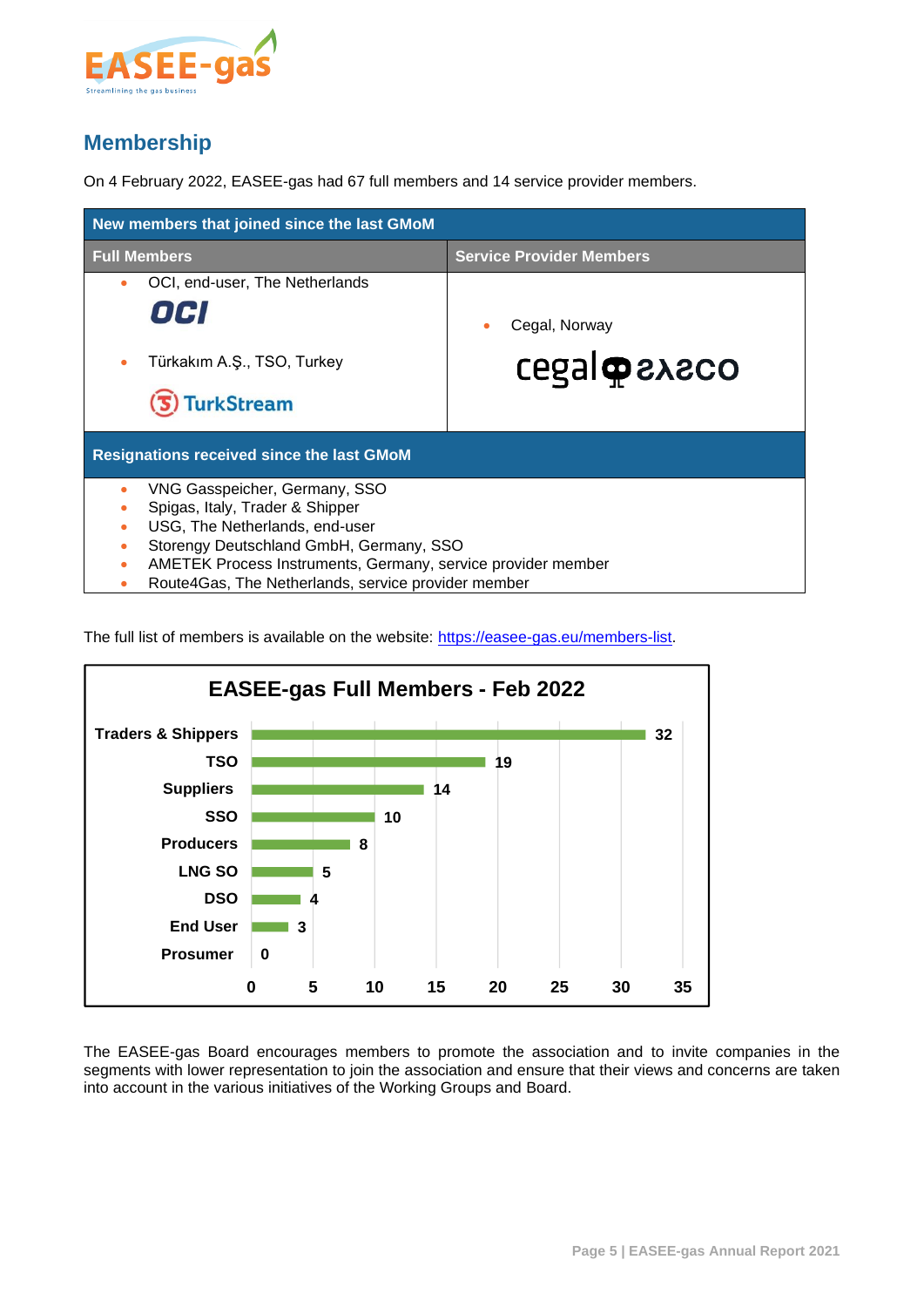

## <span id="page-5-0"></span>**Board of Directors**

| <b>Composition in 2021</b>      |                    |                             |  |  |
|---------------------------------|--------------------|-----------------------------|--|--|
| <b>Name</b>                     | Company            | <b>Gas Industry Segment</b> |  |  |
| Chairman, Michael Sostmann      | Open Grid Europe   | <b>TSO</b>                  |  |  |
| Vice-Chairman, Michael Pustlauk | Equinor            | Producer                    |  |  |
| Treasurer, Guillaume Vens       | GRTgaz             | <b>TSO</b>                  |  |  |
| Director, Luis Ignacio Parada   | Enagas             | LNG SO                      |  |  |
| Director, Bart Cornelis         | Eni                | Supplier                    |  |  |
| Director, Anita Nyvold          | Yara International | End user                    |  |  |
| Director, Alexey Krugovets      | Gazprom Export     | Trader & Shipper            |  |  |

The EASEE-gas Board met regularly throughout the year - five virtual meetings were organised.

#### **2021 Activities:**

• **Financial oversight and review of the association's revenue streams and expenses** 

The Board is reviewing the financial structure of the association, including the revenue sources and the suppliers used to introduce efficiencies where possible. The number of membership resignations has been higher than the number of new membership requests in the past years which is not positive for the mid to long term financial sustainability of EASEE-gas. The restrictions brought by the Covid-19 pandemic have impacted positively in our expenses which have reduced because of no physical events and travelling, but attention needs to be paid to expenses in the coming years.

#### • **Review co-operation agreement with ENTSOG**

We started discussions with ENTSOG about a possible review of the co-operation agreement. The agreement was signed in 2015 so the Board felt it was a good time to evaluate the implementation and analyse if changes to the scope and financing are necessary. This process initiated mid-2021 and will continue throughout 2022. One first conclusion is that the relationship is evolving very positively and is very much appreciated from both sides, EASEE-gas and ENTSOG.

#### • **EASEE-gas services: EASEE-connect and security certificates**

Since a couple of years now EASEE-gas is allowed to sell services to members and non-members. The Board looked at the terms of use of both EASEE-connect and the security certificates as well as the pricing to be charged. The launch of EASEE-connect was postponed to 2022 which gives more time to fine-tune the conditions under which the service will be made available.

#### • **Oversight over Working Groups and Strategic Plan**

The chairs of the three Working Groups attended some of the Board meetings to report on status of activities and discuss any needed support like for instance external help, budget or participation of specific gas industry segments in the discussions. Bart Cornelis is the Board liaison to the Working Groups and is in close contact with the chairs and secretaries. The Strategic Plan put together in 2020 is reviewed at each Board meeting. Updates are available in the EASEE-gas SharePoint as well as in the reserved area of the website.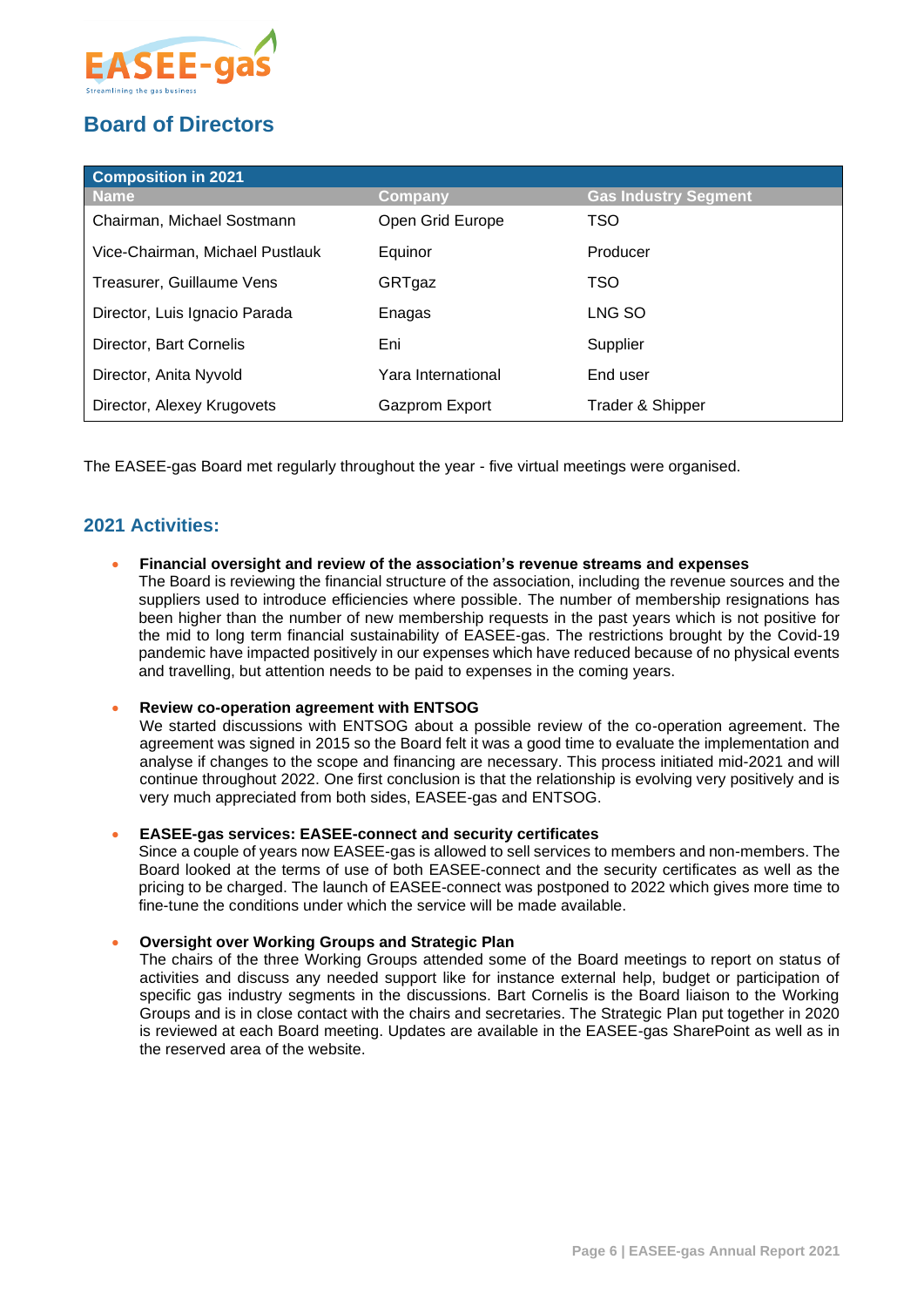

## <span id="page-6-0"></span>**Coordination Committee**

| <b>Current Composition</b>                                |                          |                                |
|-----------------------------------------------------------|--------------------------|--------------------------------|
| <b>Name</b>                                               | <b>Company</b>           | <b>Segment</b>                 |
| Bart Cornelis, Board liaison                              | Eni                      | Supplier                       |
| Jarle Rønnevik, Chair of the Message & Workflow Design WG | Equinor                  | Producer                       |
| Dirk Serruys, Chair of the Technology Standards WG        | Fluxys                   | TSO/SSO/LNG SO                 |
| Peter Van Wesenbeeck, Chair of the GQHWG                  | Nederlandse<br>Gasunie   | TSO/SSO                        |
| Oliver Schirok, Chair of the Gas Role Model Task Force    | VNG Handel<br>& Vertrieb | Trader & Shipper /<br>Supplier |

The Coordination Committee groups the chairs of the Working Groups of EASEE-gas and one representative of the Board. The WG' secretaries and the chairs of Task Forces are also invited to take part in the meetings. The group's main purpose is to ensure a regular and updated information exchange about the activities performed by the Working Groups in relation to the objectives listed in the Strategic Plan of the association. The chairs of the Working Groups are also invited to take part in some of the Board meetings to report directly to the Board on the status of the Working Group activities.

The group had three virtual meetings in 2021: March, July and October. Discussions focused on: preparation for the virtual GMoM in March; the security certificate migration process which took place in January 2021, the completion of EASEE-connect, discussions about the CBP on Hydrogen and the update of Edig@s v. 6.

## <span id="page-6-1"></span>**Working Groups**

#### <span id="page-6-2"></span>**Message and Workflow Design Working Group**

The Message and Workflow Design Working Group (MWDWG) was chaired by Jarle Rønnevik from Equinor until December 2021, with the support of Marius Fornæss from Sysco. Oliver Schirok took over the chairmanship of the group in January 2022.

#### **2021 Activities:**

- **Edig@s version 6**
- Edig@s version 6.1 was prepared, including essential corrections as well as a new business process with messages for Storage System

Operators and LNG System Operators. Version 6.1 includes a complete set of examples for all messages and document types.

- A full version 5 and 6.1 comparison was prepared for publication together with the version 6.1 of Edig@s.
- A presentation of Edig@s version 6 and the new business process for System Operation was given at the joint ENTSOG/EASEE-gas/GIE workshop.
- The MWDWG task force activities were:
- Task force for capacity process analysed further requirements
- Task force to support the invoicing process in Edig@s decided on creating a CBP
- Task force for Storage System Operators prepared the input for 6.1

**140 downloads of Edig@s V6**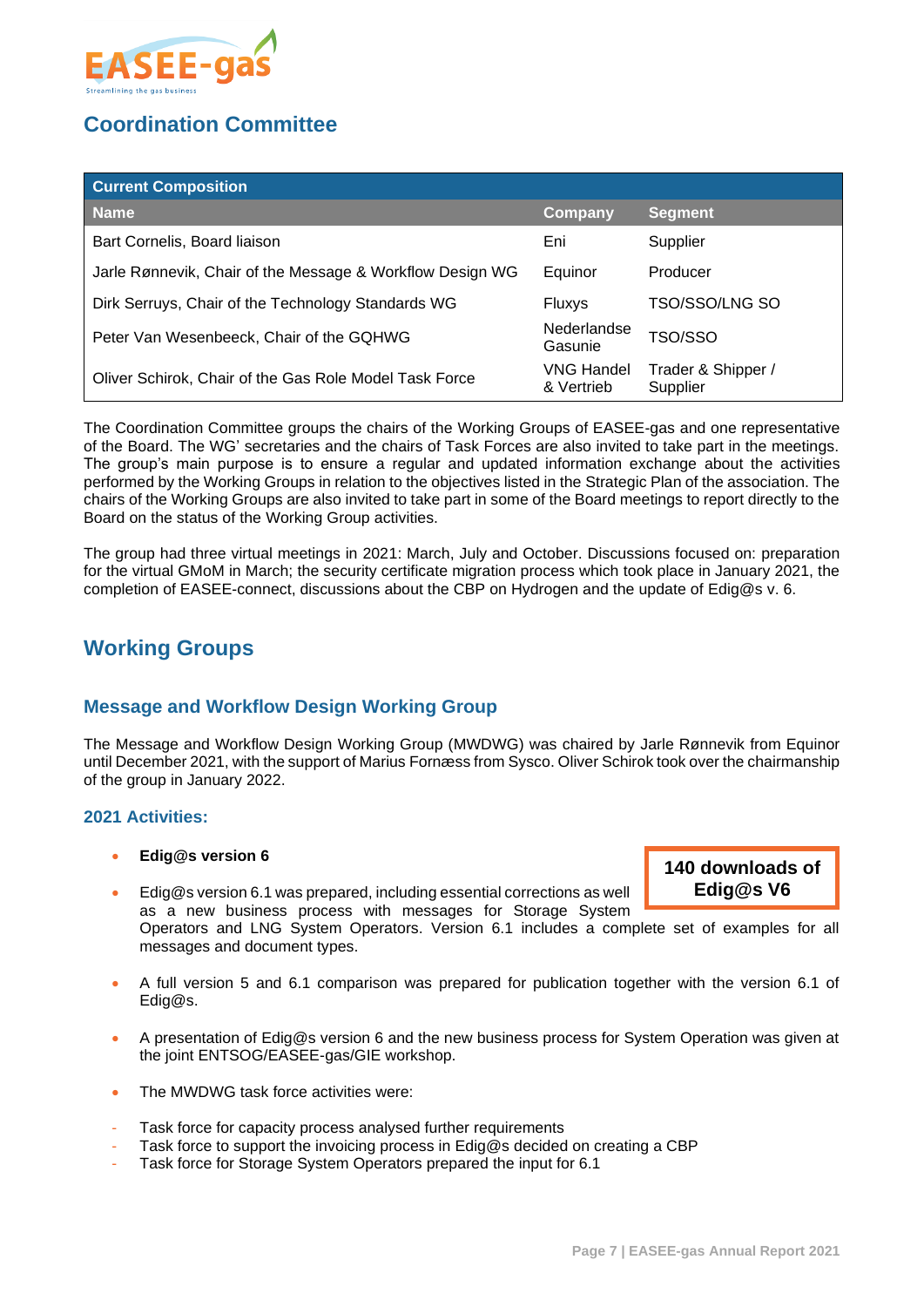

• Further alignment with the Harmonised Gas Role Model and support for the gas role model task force regarding harmonisation for the electricity sector.

#### <span id="page-7-0"></span>**Technology Standards Working Group**

The Technology Standards Working Group (TSWG) is chaired by Dirk Serruys from Fluxys with the support of Wim de Olde (Nederlandse Gasunie) as secretary.

#### **2021 Activities:**

- EASEE-connect was the major work topic of the TSWG this year. We finalized the version 1.0 product and onboarded the members of the TSWG as a first step. We are preparing the general launch phase.
- We worked on 3-step approach to increase implementation of the CBP on Agreement Update and certificate exchange. We presented this approach to the community during a joint workshop with ENTSO-g. Implementation of this CBP is crucial if we want to evolve in configuration management on our messaging systems. Implementation would ease future migration of certificate projects but we see little adoption which makes this topic a challenging one.
- We are working on a brief where we want to explain the impact/context of cloud adoption for messaging systems.
- Each TSWG meeting we foresee a small moment where we share cybersecurity incidents and events with the aim of security knowledge sharing.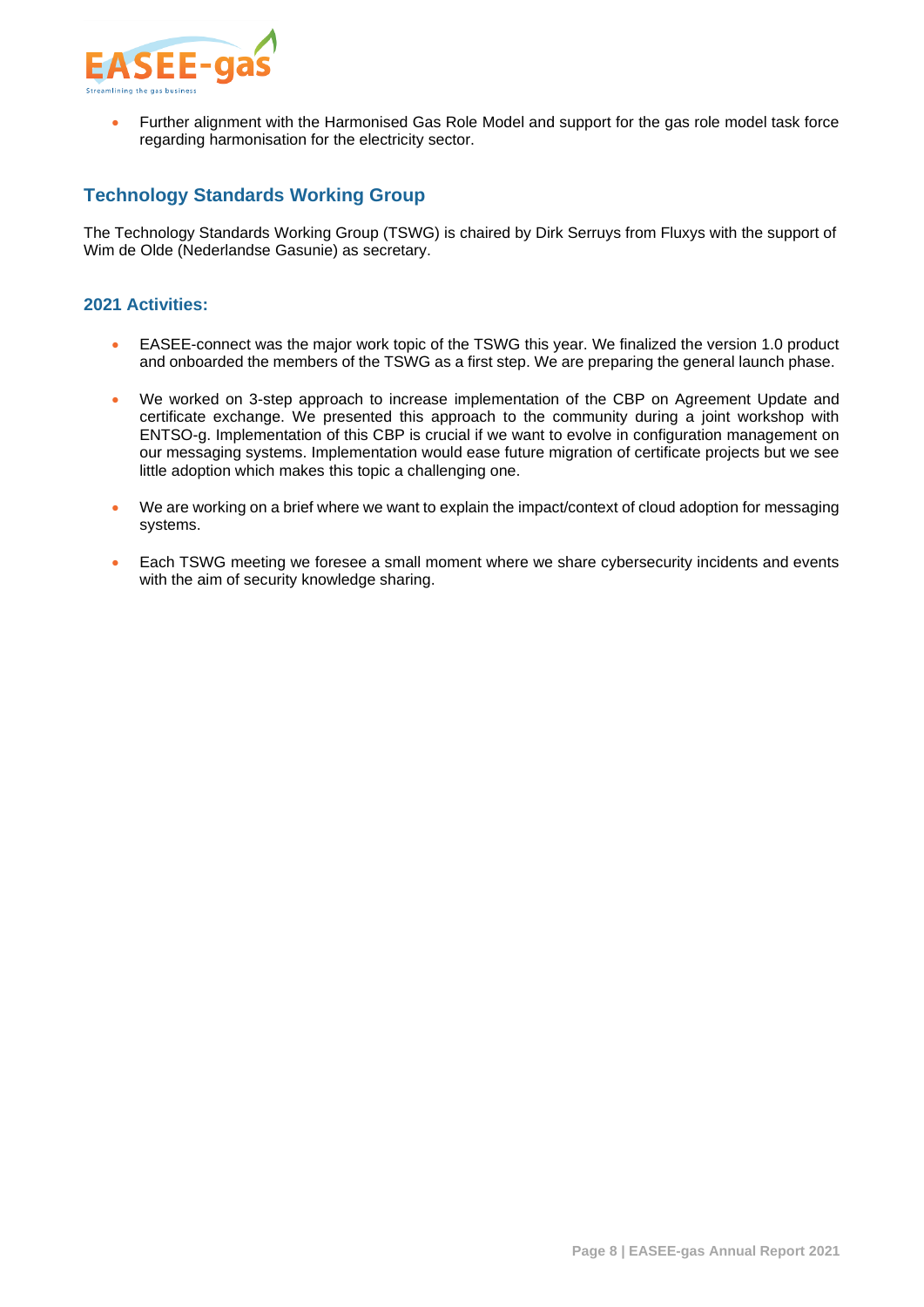

#### <span id="page-8-0"></span>**Gas Quality Harmonisation Working Group**

The Gas Quality Harmonisation Working Group (GQHWG) is chaired by Peter van Wesenbeeck from Nederlandse Gasunie with the support of the secretary Charlotte Besnier (GRT Gaz). Despite the fact that the GQHWG members had to adapt to remote working conditions, 2021 can definitely be characterised has a fruitful year in which a lot of work was carried out as can be seen from the following activities.

#### **2021 Activities:**

- In 2021, the GQHWG worked on a Common Business Practice (CBP) for the harmonisation of 'pure' hydrogen flowing through dedicated systems, meaning networks that were originally designed and used for natural gas transmission and after a safety and reliability assessment found suited for conveying hydrogen and newly built hydrogen pipeline systems. The CBP was approved by the Board on 14 September.
- The contribution of the GQHWG to the plenary meetings of CEN TC234 and the working group meetings CEN TC234 WG11 'Gas Quality' continued in 2021. CEN TC234 WG11 has started the reviewing process of the European H-gas standard EN 16726 which amongst other changes, includes the introduction of a Wobbe index range. Furthermore, CEN TC234 WG11 is drafting a Technical Specification for a hydrogen quality specification in repurposed pipelines.
- The GQHWG was involved in the Prime Movers' Group on Gas Quality and Hydrogen Handling. A contribution was made to Sub Group 1 which discussed with the details of the new classification system that forms part of the H-gas Wobbe index proposal and which needs to be enshrined in some form of regulation/legislation, the report will also inform a separate process in which the setup of the classification system is dealt with. Within Subgroup 2, which was co-chaired by EASEE-gas, created with the goal of providing an overview of potential future developments in each sector, including possible solutions for each area of concern and the main barriers preventing the implementation of the those solutions. A final report was delivered at the beginning of 2022.
- In 2021 the EU financed Pre Normative Study on Hydrogen was carried out by GERG under supervision of CEN. This project aims to remove the technical barriers for injection/use of hydrogen in natural gas infrastructure and gas applications. The project was divided in nine topics and for each topic a lead organisation was designated. EASEE-gas took a seat in the CEN supervisory board.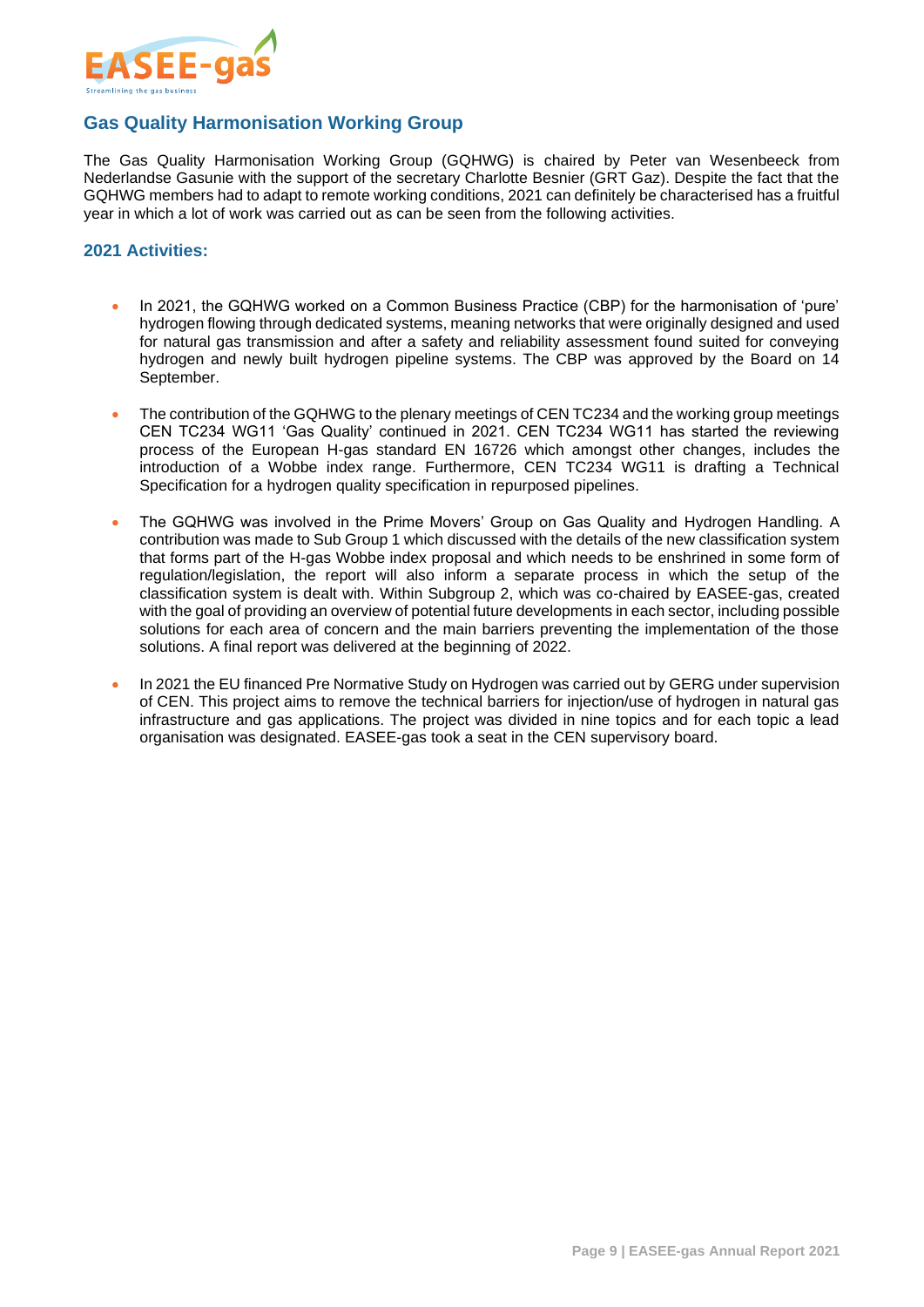

## <span id="page-9-0"></span>**Advisory Panel**

| <b>Current Composition</b>               |                                                            |  |  |
|------------------------------------------|------------------------------------------------------------|--|--|
| <b>Name</b>                              | <b>Company/Association</b>                                 |  |  |
| Raquel Ponte Costa, Advisory Panel Chair | EASEE-gas                                                  |  |  |
| Jan van Aken                             | <b>EFET</b>                                                |  |  |
| Michael Sostmann                         | Open Grid Europe (EASEE-gas Chair)                         |  |  |
| Luis Parada                              | Enagas (EASEE-gas Board Member)                            |  |  |
| Boyana Achovski                          | <b>GIE</b>                                                 |  |  |
| <b>Kees Bouwens</b>                      | <b>IOGP</b>                                                |  |  |
| <b>Manuel Coxe</b>                       | Marcogaz                                                   |  |  |
| Sue Harrison                             | UK Department for Business, Energy and Industrial Strategy |  |  |
| Nicolas Jensens                          | Eurogas                                                    |  |  |
| Dirk Jan Meuzelaar                       | <b>USG</b>                                                 |  |  |
| Jochen Wagner                            | <b>IFIEC</b>                                               |  |  |
| Markus Krug                              | E-Control                                                  |  |  |
| <b>Hiltrud Schuelken</b>                 | CEN TC 234 Secretary                                       |  |  |
| <b>Martin Winkeler</b>                   | CEN TC 234 Chair                                           |  |  |
| Cyril Harry                              | Eurelectric                                                |  |  |
| Sonia Clarena Baron                      | <b>EUTurbines</b>                                          |  |  |
| Annette Jantzen                          | <b>EUGINE</b>                                              |  |  |
| Constantine Levoyannis                   | Hydrogen Europe                                            |  |  |
| <b>Hendrik Pollex</b>                    | <b>ENTSOG</b>                                              |  |  |
| Harmen Dekker                            | European Biogas Association                                |  |  |

One of the objectives of 2020 set by the Board was to leverage the Advisory Panel and to turn it into a platform for exchange of information and where possible coordination of action between the major industry associations in the gas sector. Hydrogen Europe, ENTSOG and the European Biogas Association were invited to join the group. The chairmanship of the group also transitioned to Raquel Ponte Costa given the retirement of Jan Van Aken. Since there were no physical Madrid Forum meetings in 2021, the group met virtually on 26 April 2021.

Under the new format of the Advisory Panel, a topic is selected for each meeting and all members are invited to contribute and to share information and insights about activities and updates. The April 2021 meeting focused on the CBP on Hydrogen that is being prepared by the Gas Quality Harmonisation Working Group. Peter van Wesenbeeck (Nederlandse Gasunie) who is the chair of the Working Group presented the status of the discussions so far and answered to all questions and comments.

The meeting was also the opportunity to thank Jan van Aken, Dirk Jan Meuzelaar and Peter Meeuwis for their participation to the Advisory Panel and to EASEE-gas and to wish them a healthy and happy retirement.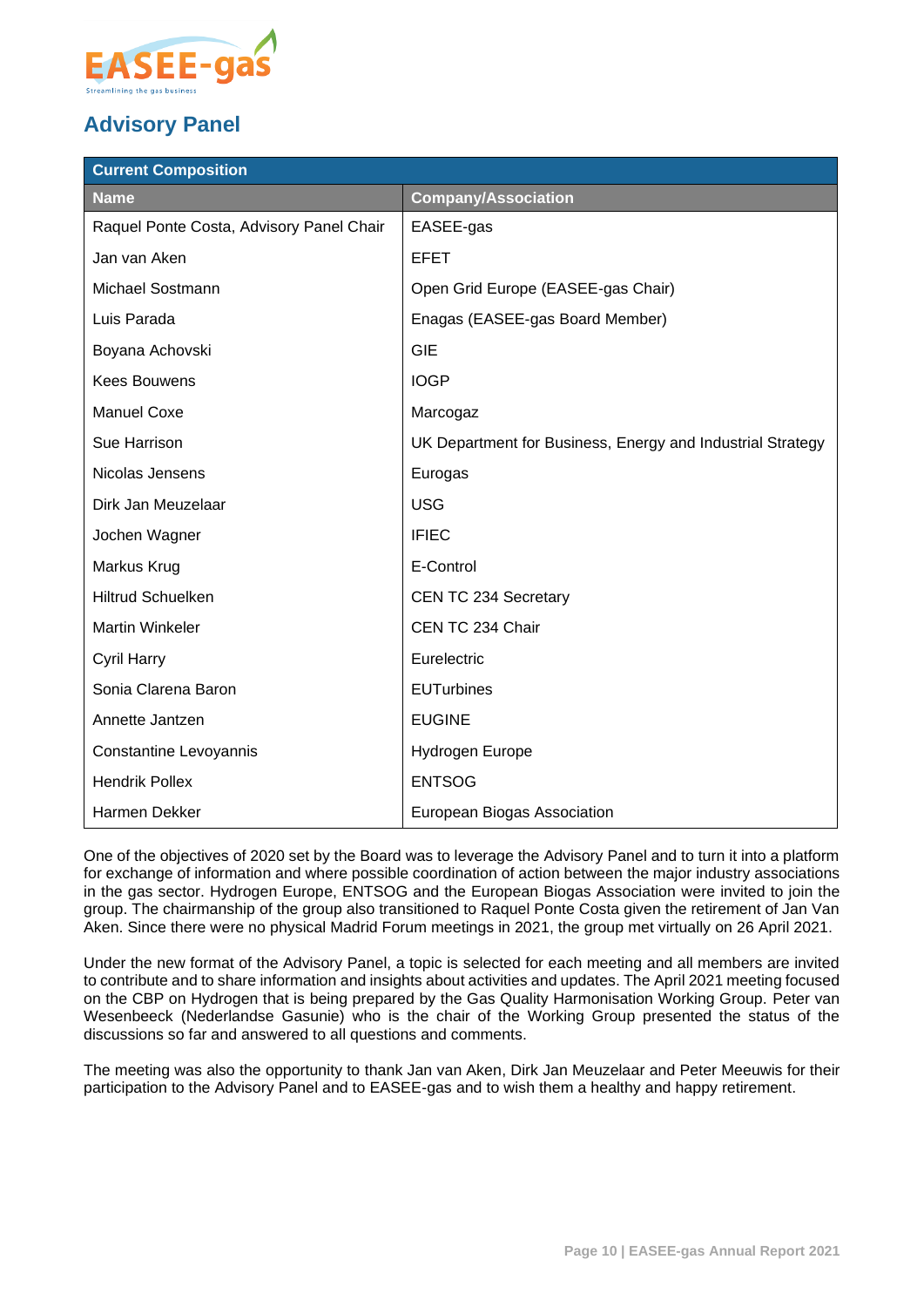

## <span id="page-10-0"></span>**Communications**

The communication efforts were intensified in 2021 and focused on improving the website, developing branding and communication materials and ensuring ongoing activities on our LinkedIn. In terms of internal communications, the EASEE-gas SharePoint was introduced mid-2021. The SharePoint has been introduced to the Board and to some of the Working Groups. The remaining membership will be invited to join the platform during the first quarter of 2022. For the time being, the reserved area of the website will remain available as usual.

#### **Website & LinkedIn**

The website was updated with new content, new visual elements such as pictures, icons and videos were added to the different pages and the structure of the navigation bar was simplified to improve the user experience. Despite these efforts, the number of visitors on the website has decreased considerably compared to 2020 (**34% less users and 23% less sessions**). While this is a disappointing result, it must also be highlighted that the current website dates back to 2014, which means the platform is very old and would benefit greatly from a full revamp.

We are on the other hand happy to inform that the LinkedIn page continued to grow in 2021 in terms of followers and level of engagement. This is the positive result of more frequent and newsworthy posts that proved to be relevant for our audience. On top of that a paid advertisement campaign for the Edig@s video was carried out in November. The campaign resulted in additional 11k views to the video on LinkedIn. The exercise was judged very positive and might be repeated in the near future.

LinkedIn is in many ways the place to be for associations and companies. LinkedIn will also play a very important role for EASEE-gas when it comes to scale up and becoming more visible in general. The great efforts will continue on LinkedIn in 2022, and we invite everyone to engage with our content.

#### **News & newsletters**

In 2021, four news items were published on the website:

- 18 February: Migration of Certificates 2021: lessons learnt & future plans
- 1 April: EASEE-gas elects new Board Chair
- 28 September: First findings of the Prime movers' group on Gas Quality and Hydrogen handling
- 2 December: EASEE-gas' Message and Workflow Design Working Group elects new chair

Three newsletters were sent to the entire EASEE-gas membership in April, August and October. The newsletter is an important tool to keep members informed on the main activities and highlights of the association. All newsletters, including editions from previous years, can be consulted at any time on the reserved area of the website: [https://easee-gas.eu/reserved-area/easee-gas-newsletters.](https://easee-gas.eu/reserved-area/easee-gas-newsletters) Latest Newsletters are also already available in the EASEE-gas SharePoint.

### <span id="page-10-1"></span>**Events**

The travel and social distance restrictions due to the Covid-19 pandemic continued in 2021. All meetings therefore continued taken place virtually.



#### <span id="page-10-2"></span>**2021 Virtual General Meeting of Members (GMoM)**

The 2021 GMoM took place virtually on 16<sup>th</sup> March. The GMoM resolutions were voted electronically ahead of the virtual event. The three active Working Groups – Gas Quality Harmonisation WG, Message and Workflow Design WG and Technology Standards WG - provided a comprehensive overview of the work done in 2020 and their plans for the future. The slides, different documents and the recording link for the webinar are available for members on the reserved area of the website in the GMoM section. The virtual meeting also included a farewell message to Peter Meeuwis who retired in May 2021.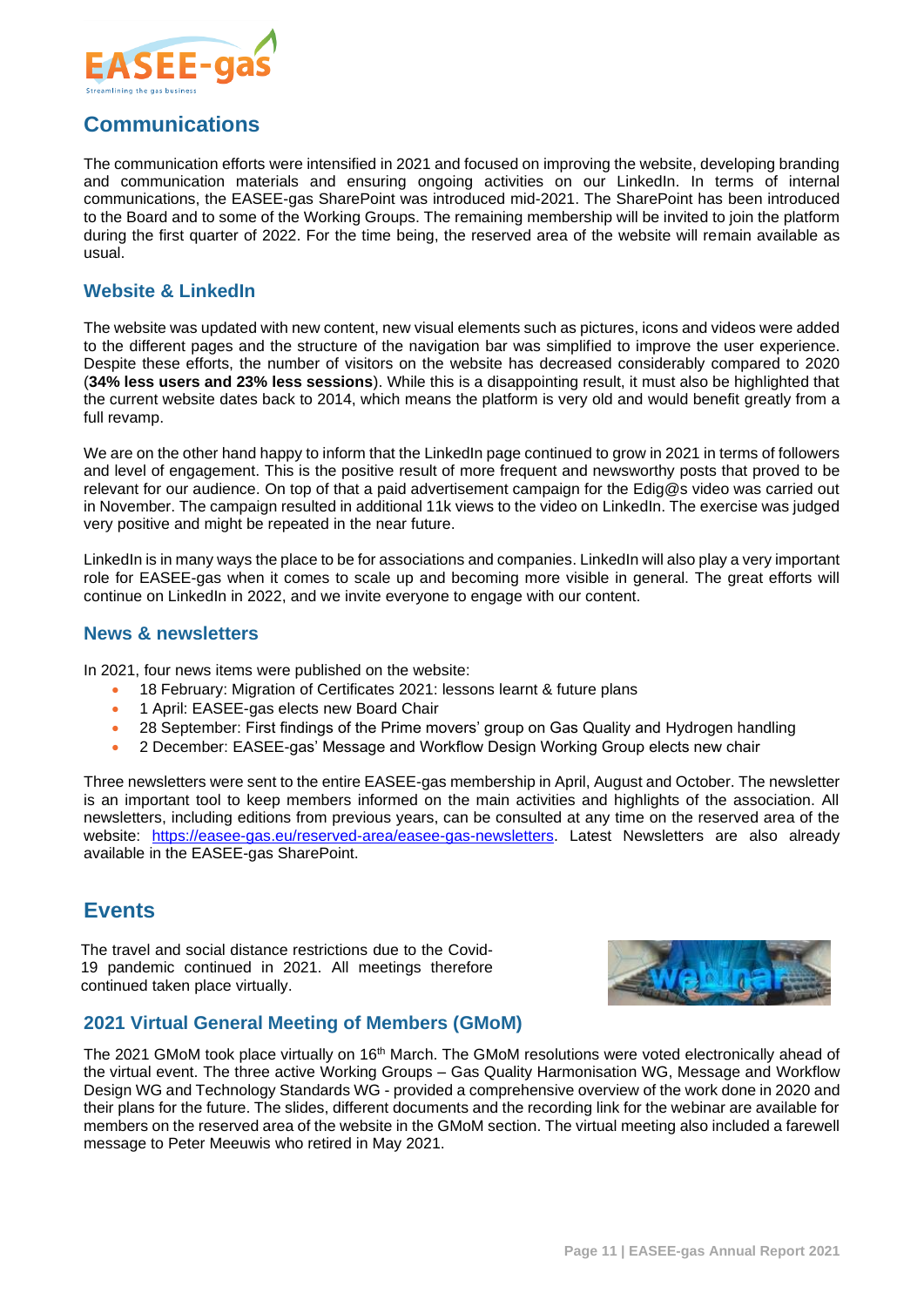

#### <span id="page-11-0"></span>**Joint EASEE-gas, ENTSOG & GIE Workshop on Data Exchange and Cyber Security**

EASEE-gas joined forces with ENTSOG to organise the annual data exchange workshop which took place virtually on 17 November 2021. This year's event also counted on the support of GIE and an additional session was organised on cyber security.

The Technology Standards Working Group and the Message Workflow Design Working Group represented EASEE-gas at the event with the following slots:

- Dirk Serruys, Agreement Update Specification Review on an ENTSOG AS4 profile extension
- Wim De Olde, Update on EASEE-connect
- Jarle Rønnevik, Practical use of the Edig@s format Current and Future
- Oliver Schirok, System operations with Edig@s

The event presentations are available for download [here.](https://www.entsog.eu/joint-workshop-data-exchange-and-cyber-security-gas-sector#downloads)